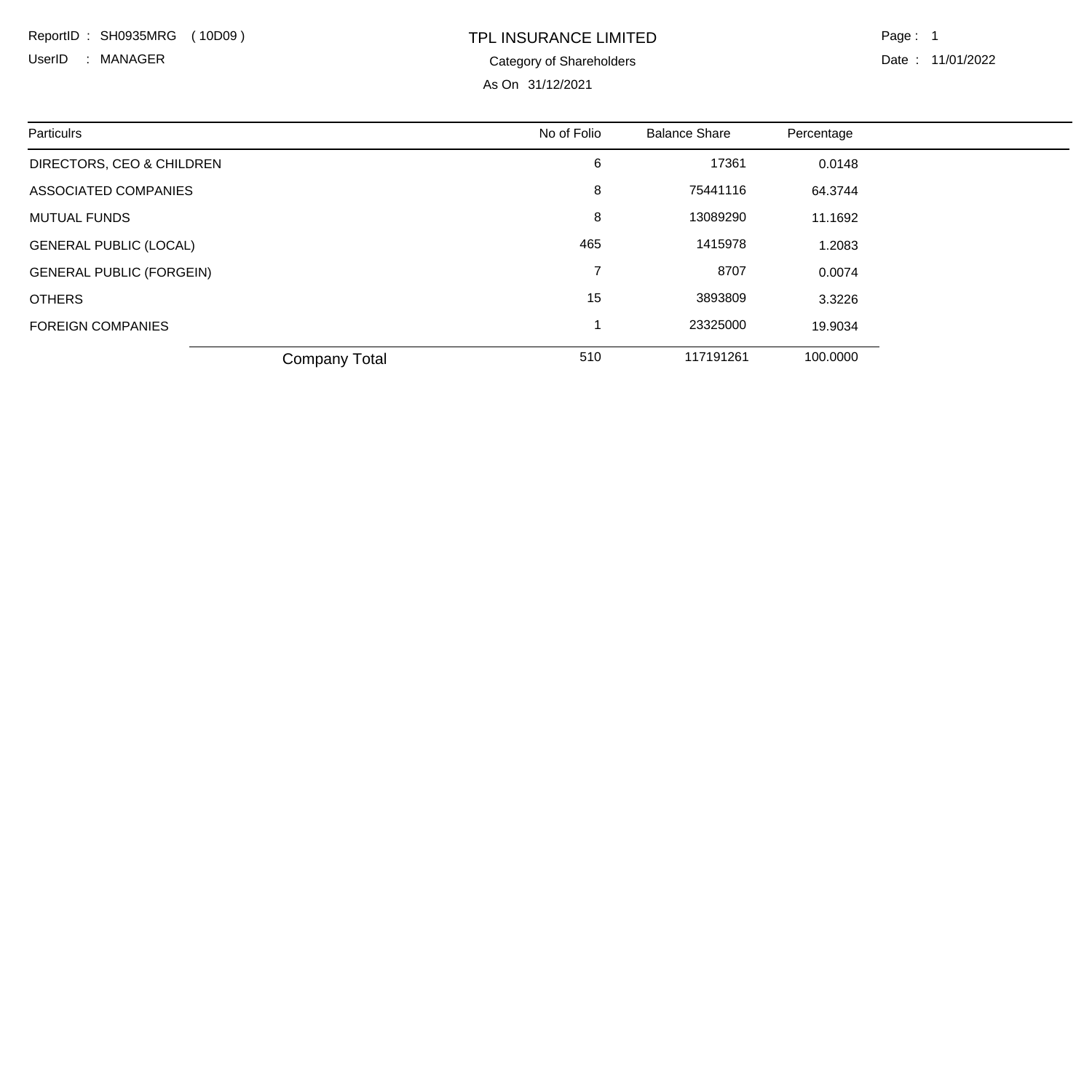### TPL INSURANCE LIMITED ReportID : SH0935MRG ( 10D09 ) Page : 1 UserID : MANAGER

Category of Shareholders

As On 31/12/2021

Date : 11/01/2022

| Folio No Name |                                                    | Code | <b>Balance Held</b> | Percentage |  |
|---------------|----------------------------------------------------|------|---------------------|------------|--|
|               | 000000000001 MR. JAMEEL YOUSUF                     | 001  | 620                 | 0.0005     |  |
|               | 000000000002 MR. ALI JAMEEL                        | 001  | 620                 | 0.0005     |  |
|               | 000000000568 MR. ANDREW BORDA                      | 001  | -1                  | 0.0000     |  |
|               | 000000000570 SYED NADIR SHAH                       | 001  | 620                 | 0.0005     |  |
|               | 001826125013 MUHAMMAD AMINUDDIN                    | 001  | 15000               | 0.0128     |  |
|               | 003939037262 SYED NADIR SHAH                       | 001  | 500                 | 0.0004     |  |
|               | 003277036233 TPL HOLDINGS (PRIVATE) LIMITED        | 002  | 400020              | 0.3413     |  |
|               | 003277074273 TPL CORP LIMITED                      | 002  | 15208323            | 12.9774    |  |
|               | 003939039862 TPL CORP LIMITED                      | 002  | 3221500             | 2.7489     |  |
|               | 004895012120 TPL CORP LIMITED                      | 002  | 9600000             | 8.1917     |  |
|               | 005264033048 TPL CORP LIMITED                      | 002  | 28348684            | 24.1901    |  |
|               | 006452022591 TPL HOLDINGS (PVT) LIMITED            | 002  | 676970              | 0.5777     |  |
|               | 006452049859 TPL CORP LIMITED                      | 002  | 3666666             | 3.1288     |  |
|               | 010629005507 TPL CORP LIMITED                      | 002  | 14318953            | 12.2184    |  |
|               | 005645000024 CDC - TRUSTEE PICIC INVESTMENT FUND   | 006  | 537620              | 0.4588     |  |
|               | 005777000029 CDC - TRUSTEE PICIC GROWTH FUND       | 006  | 755483              | 0.6447     |  |
|               | 006171000021 CDC - TRUSTEE FAYSAL STOCK FUND       | 006  | 5077000             | 4.3322     |  |
|               | 006619000026 CDC - TRUSTEE AKD OPPORTUNITY FUND    | 006  | 2661897             | 2.2714     |  |
|               | 009480000021 CDC - TRUSTEE NBP STOCK FUND          | 006  | 2498500             | 2.1320     |  |
|               | 010728000027 CDC - TRUSTEE HBL - STOCK FUND        | 006  | 116500              | 0.0994     |  |
|               | 013607000028 CDC - TRUSTEE HBL EQUITY FUND         | 006  | 1069000             | 0.9122     |  |
|               | 017921000026 CDC - TRUSTEE GOLDEN ARROW STOCK FUND | 006  | 373290              | 0.3185     |  |
|               | 000000000525 TOYOTA HYDERABAD MOTORS               | 010  | 33412               | 0.0285     |  |
|               | 000009900002 BONUS FRACTION B-2018                 | 010  | 189                 | 0.0002     |  |
|               | 000009900004 CDC STAY ORDER CASES WITH FRACTON     | 010  | 405919              | 0.3464     |  |
|               | 000009900005 BONUS FRACTION B-2019                 | 010  | 168                 | 0.0001     |  |
|               | 003277007041 HABIB SUGAR MILLS LTD                 | 010  | 60062               | 0.0513     |  |
|               | 003525057191 SARFRAZ MAHMOOD (PRIVATE) LTD         | 010  | 500                 | 0.0004     |  |
|               | 003525087235 MAPLE LEAF CAPITAL LIMITED            | 010  | -1                  | 0.0000     |  |
|               | 004010000021 FAWAD YUSUF SECURITIES (PVT.) LIMITED | 010  | 329                 | 0.0003     |  |
|               | 004341003265 RAO SYSTEMS (PVT.) LTD.               | 010  | 2500                | 0.0021     |  |